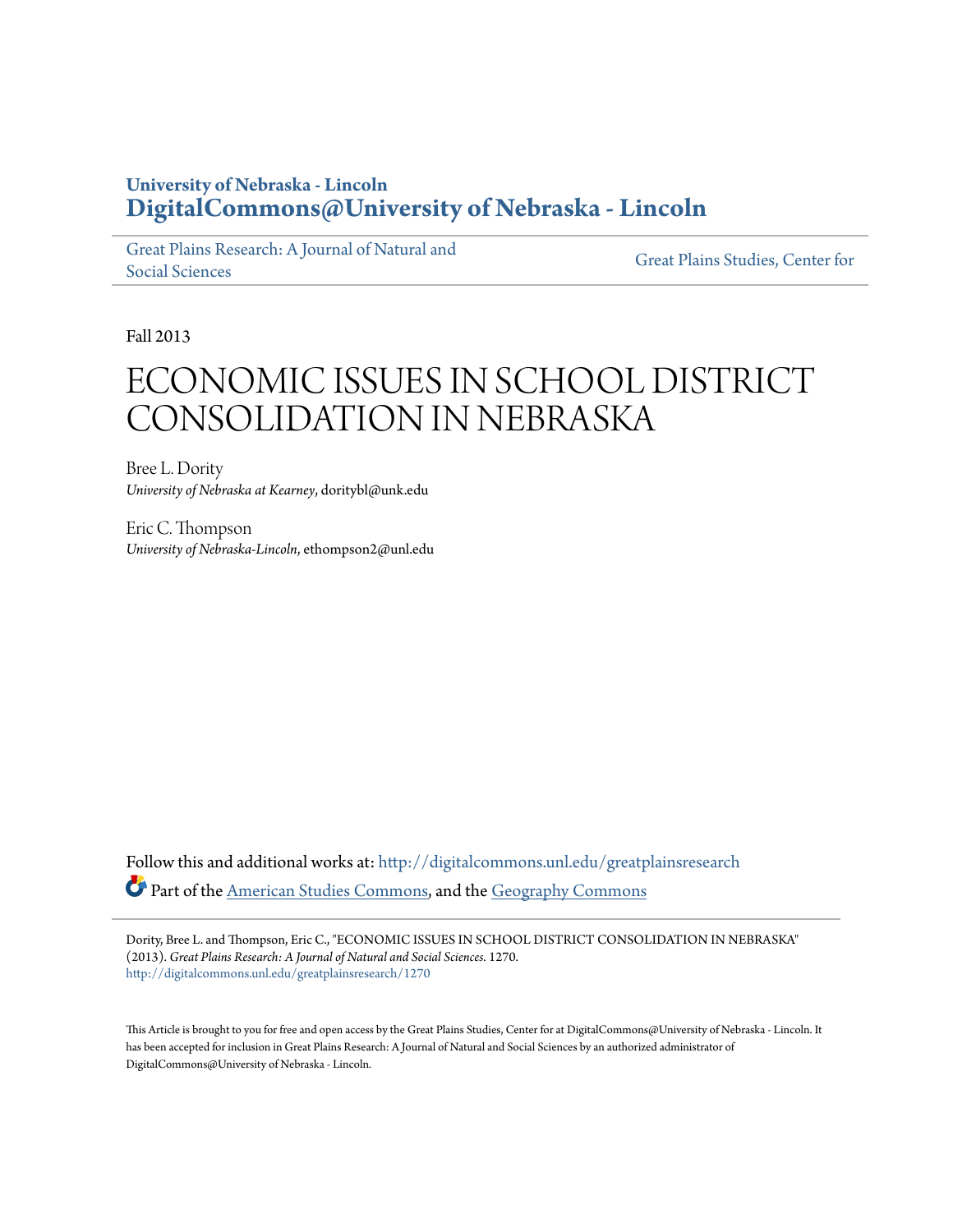# **ECONOMIC ISSUES IN SCHOOL DISTRICT CONSOLIDATION IN NEBRASKA**

# **Bree L. Dority**

*Assistant Professor of Economics Department of Economics University of Nebraska at Kearney Kearney, NE 68849 doritybl@unk.edu* 

and

# **Eric C. Thompson**

*Associate Professor of Economics Department of Economics University of Nebraska-Lincoln Lincoln, NE 68588 ethompson2@unl.edu* 

ABSTRACT-This research article examines how per-pupil spending on public primary and secondary education in Nebraska varies by school district size, and whether expenditures are expected to rise or fall after districts consolidate. We find a U-shaped relationship between per-pupil spending and the number of students per school district in Nebraska. We also find a similar relationship between property tax base and the number of students per school district. However, our analysis of perpupil spending before and after consolidation fails to find consistent evidence that consolidation lowered per-pupil spending, in either rural or non-rural districts. The gains from consolidation become even more uncertain after considering the impact of consolidation on parent and student time costs, school quality, and community vitality.

Key Words: school district consolidation, education costs, government policy

# **INTRODUCTION**

A standard business strategy to reduce costs and increase economic efficiency is to merge firms within the same industry or at different stages of production. A similar strategy has been adopted within primary and secondary public education in many states. For example, in the state of Nebraska the number of school districts has declined 66% over the past 20 years from more than 725 districts in 1992-93 to around 250 districts in 2011-12. It is argued that school district consolidation improves educational inputs, including facilities and labor (e.g., science and computer labs, science and math teachers), supplies and equipment via bulk purchases, and implementation of innovations in curriculum or management (Duncombe and Yinger 2007), at reduced costs.<sup>1</sup> Faced with declining populations, rural school districts are increasingly confronted with consolidation decisions as their local education funds dwindle and more reliance on nonlocal sources of funding occurs. This research article examines how the spending on public primary and secondary education in Nebraska varies by school district size, and whether expenditures are expected to rise or fall after districts consolidate.

Studies examining school consolidation have focused on the effect of consolidation on costs, academic outcomes, and local community vitality. In a review study, Howley et al. (2011) find that although there is some evidence of increased fiscal efficiencies from consolidation, the overall benefit to the state is minimal.<sup>2</sup> Moreover, consolidation has been found to be associated with reduced academic outcomes (such as lower graduation rates and lower achievement levels for impoverished students), and

Manuscript received for review, April 2013; accepted for publication, May 2013.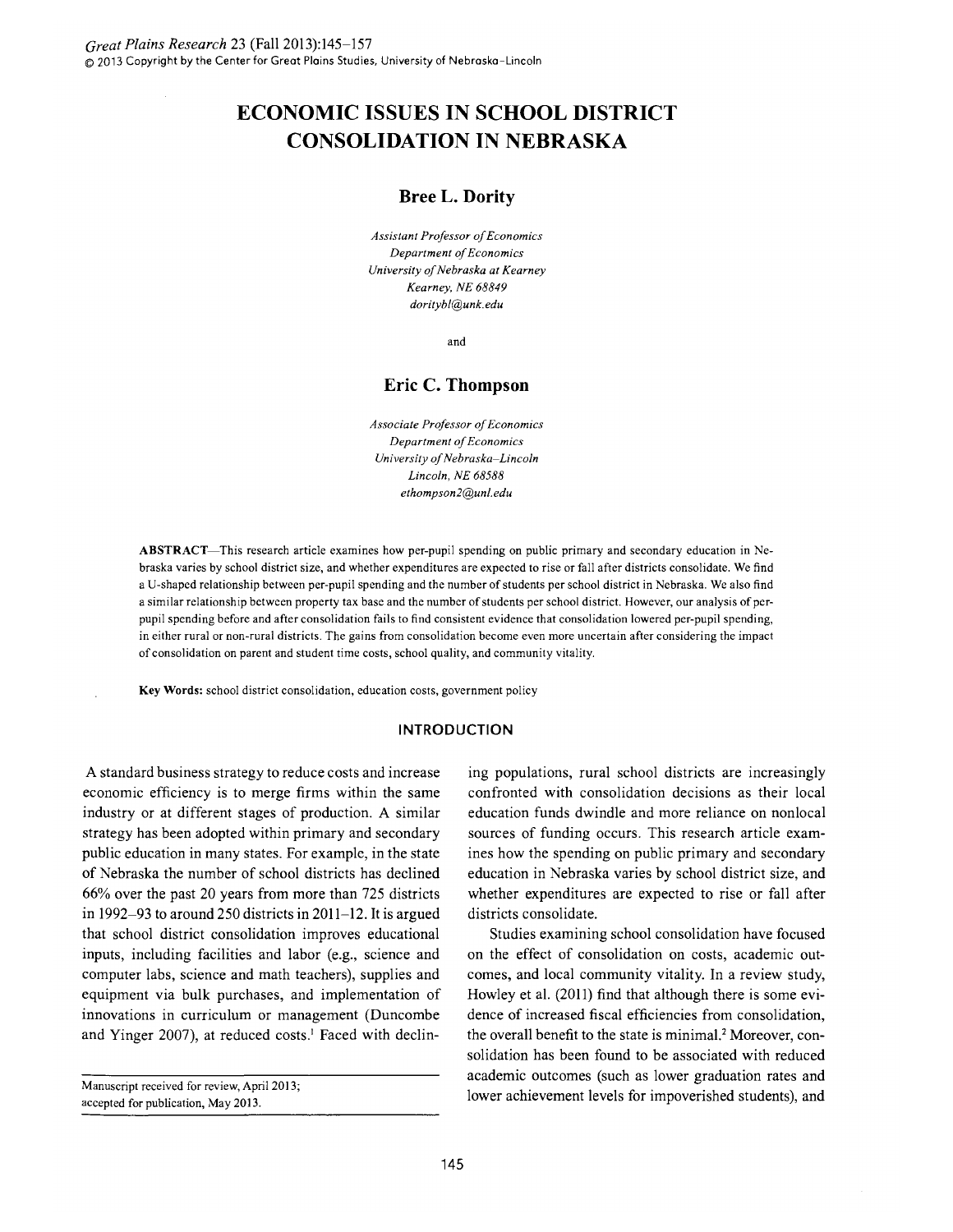for the communities with the closing schools, an erosion of the communities' social and economic base, further fueling rural population decline and even community abandonment. Despite this evidence, state governments or other nonlocal bodies continue to encourage or even mandate consolidation (Blauwkamp et al. 2011). As a result local communities increasingly will be unable to weigh the costs and benefits of consolidation while taking into account community preferences for school location, school and class size, and the costs of providing public schools. Rather, they will be subject to governing entities that are more likely to be fixated on the monetary cost savings from consolidation and that are less likely to be attuned to potential educational benefits or community savings from smaller, localized schools and school districts.

Overall our results do not consistently indicate that consolidation leads to lower per-pupil spending. Rural districts in our sample experienced lower expenditures only if multiple consolidations occurred over time and they began only with the second consolidation. For rural districts with only one consolidation per-pupil spending was higher in the post-consolidation time period compared to the pre-consolidation time period, and for nonrural districts per-pupil spending was no different in the post- versus pre-consolidation time period.

## **ECONOMIC ISSUES**

This section considers three fundamental economic issues related to primary and secondary education: (1) the investment in education, (2) paying for education, and (3) social costs and benefits from district and school consolidation. The goal is to identify some fundamental economic arguments surrounding education spending and to use them to help consider some of the potential economic consequences of school district consolidation. Although we do not provide an exhaustive list of economic issues related to education spending, we do try to identify the most important issues that relate to school consolidation.

# **INVESTMENT IN EDUCATION**

Primary and secondary education is an investment of money and time to build human capital. The private benefits of investing in education include higher earnings potential, more intellectually rewarding job opportunities, and fewer spells of unemployment. However, many benefits of education spill over to society and include larger contributions to the economy's output, better citizenship (higher voting rates, more civic involvement), fewer crimes, and lower levels of substance abuse, among others. These spillover

benefits of K-12 education provide motivation for public funding of primary and secondary education.

The time investment primarily comes from the students and parents, but also from volunteers in many settings, and involves time spent at school, at extracurricular activities, or at home studying on the part of students and fostering and aiding in studying on the part of parents. Parents and students also incur money and time costs to transport students back and forth between school and home. Transportation costs may be substantial, particularly for extremely densely or sparsely populated areas.

#### **PAYING FOR EDUCATION**

By tradition in the United States, primary and secondary education is supported by the public in the sense that parents have the option to send their children to publically provided schools. According to the U.S. Department of Education, 43.7% of education funds were provided by local governments, primarily through local property tax revenues, whereas 46.7% and 9.6% of funds were state and federal contributions, respectively. State and federal financial support of education may be warranted, given that as adults students may live anywhere in the state or nation. As a result, communities throughout the state or nation may gain from the spillover benefits of education to society, although many students will remain in their home communities.

The public provides funding for the monetary costs of education while students and their parents privately pay the time costs of schooling. This split of investment responsibilities may lead public officials to focus on the monetary costs of education relative to the time costs for students and parents. This may be especially true of state decision makers, given that local officials may be more attune to the tradeoffs between the time costs and monetary costs within their own communities.

Time costs also have important implications for local economic development. In particular, time costs can be substantially higher for parents who live in the rural countryside or in towns that do not have public schools. As a result, communities that are not served by public schools are at a substantial disadvantage at attracting and retaining families with children.

# **SOCIAL BENEFITS AND COSTS FROM DISTRICT AND SCHOOL CONSOLIDATION**

These economic issues related to education inform our perspective of education policy, including decisions about school district consolidation. School district consolida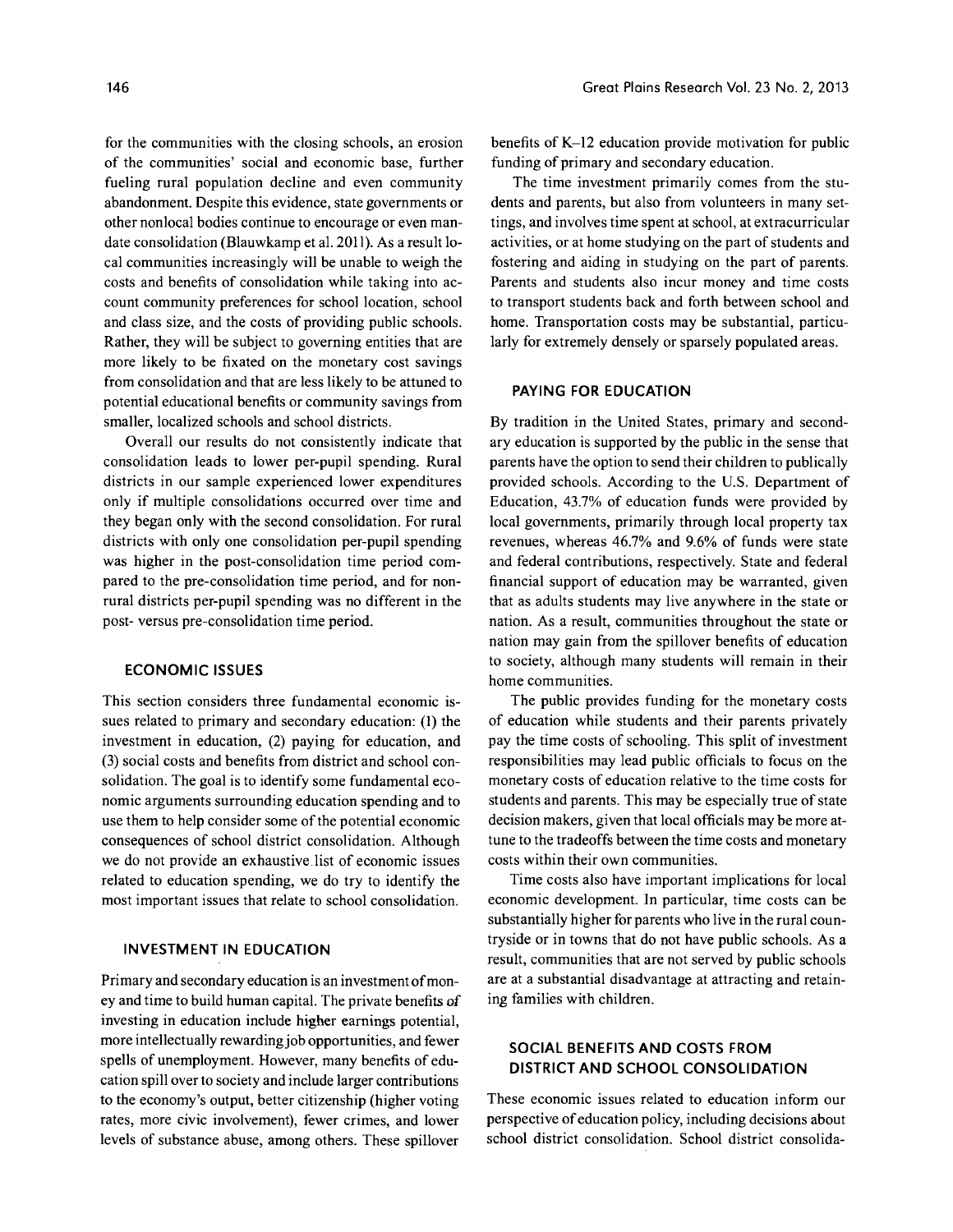tion has the potential to increase the returns to education if consolidation can both reduce cost and raise education quality, if any gains to quality outweigh any increase in cost, or if any reduction in costs outweighs the reduction in quality. But consolidation could reduce the returns to education if it fails to meet the above criteria.

District consolidation has the potential to reduce monetary costs by lowering the administrative costs for a district, as two administrations are merged into one. Even greater monetary costs savings are possible if school consolidation accompanies district consolidation-for example, if consolidated schools have higher pupil to teacher ratios. School consolidation, however, does not necessarily accompany school district consolidation.

An important issue that has not yet become commonplace when calculating cost savings from school consolidation is accounting for the additional time costs associated with the need to travel farther between home and school (Tao and Yuan 2005). Such costs should be included from the perspective of total social costs of education. The implication is that school consolidation that lowers the monetary costs of education mayor may not lower the full social costs of education once travel time costs are included.

Moreover, when considering district school consolidation, an important question should be addressed: Is it necessary that residents of all school districts involved in a consolidation benefit from a higher return from education, or should it be the case that all districts together receive a higher return? The former criteria, if adopted, would set a higher threshold for conducting a successful consolidation.

Finally, as noted above, in the case of school consolidation, communities losing a school will face increased difficulty in retaining or attracting households with children, which will have substantial implications in terms of population loss and the long-term viability of these communities. This raises another important question: How much weight should this issue receive?

#### **RELATED LITERATURE**

Studies examining school consolidation focus on the effect of consolidation on costs, academic outcomes, and local community vitality. The discussion below reviews selected articles from these related strands of literature.

### **CONSOLIDATION AND COSTS**

The research on economies of size in education is quite extensive and Fox (1981) and Andrews et al. (2002) provide in-depth reviews of the earlier literature. Overall evidence suggests that the quality and consistency of cost studies have improved and cost savings may exist by increasing district sizes from fewer than 500 students to 2,000-4,000 students, although diseconomies of size appear as enrollment reaches approximately 6,000 students (Andrews et al. 2002). A primary shortcoming of cost function studies is not accounting for the opportunity costs of increased travel time, which may be particularly important for rural districts. Tao and Yuan (2005) find that once commuting costs are accounted for, the average cost curve is reshaped from an L-shaped to a U-shaped curve, implying there is an optimal size rather than that districts should seek to be as large as possible.

Studies examining school *district* costs utilize a variety of methodologies, including cost functions and stochastic frontier models, and typically adjust for both differing student characteristics and education outcomes in each district (Duncombe and Yinger 2007; Jacques et al. 2000; Anderson and Kabir 2000; Ratcliffe et al. 1990). Moreover, they focus on the monetary costs of providing school services to the public sectors rather than time costs associated with education. Overall these studies find increasing economies of size as school district enrollment (or membership) rises, at least among smaller school districts. Jacques et al. (2000) examine school districts in Oklahoma during the 1994-95 period. They find economies of size exist in districts with an enrollment of up to 965 students but that standardized test scores dropped with further increases in enrollment.

Duncombe and Yinger (2007) examine cost savings from school consolidation utilizing data on rural New York school districts from 1985 to 1997. They differentiate between operating costs and additional capital costs associated with district consolidation and find significant operating cost savings per pupil from district consolidation. However, they also find significant increases in capital costs in consolidating districts partly due to the need to build new schools to serve the consolidated district and the state's aid program which provides subsidies to support school construction. Average cost savings per pupil after consolidation declined with district size from 32% for consolidating two 300 student districts to 14% for consolidating two 1,500 student districts. Duncombe and Yinger (2007) focus on monetary costs of school services and not the time costs; they find economies of size over a larger range of schools.

Anderson and Kabir (2000) utilize a stochastic frontier function rather than a cost function approach and adjust for measures of teacher quality. Overall they find that dif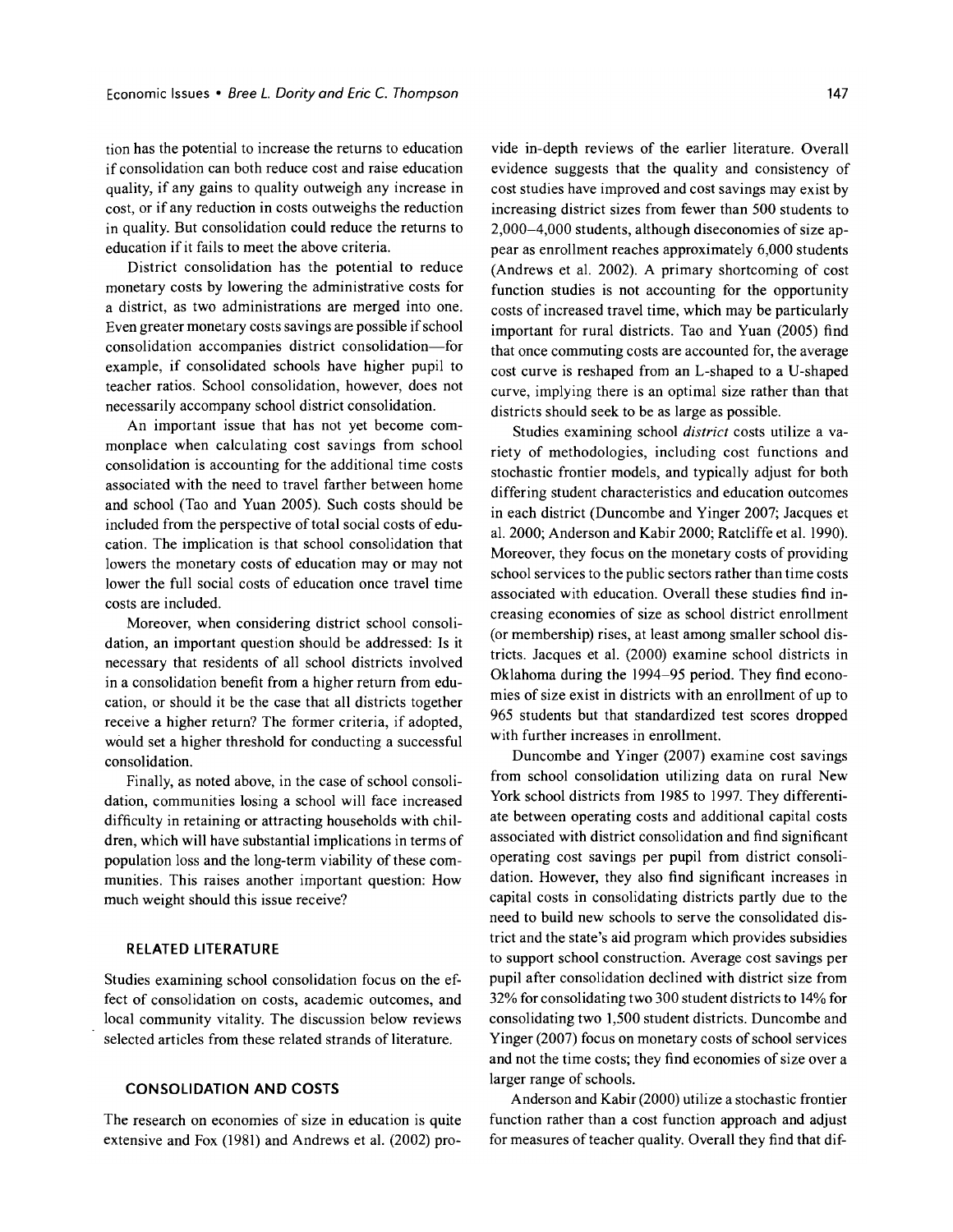ferences in teacher quality can explain much of the school inefficiency measured across the stochastic frontier, and teacher quality is correlated with district enrollment.

Ratcliffe et al. (1990) examine Nebraska school districts' fiscal condition or the ability to provide educational services of average quality at an average tax burden on its residents. They find that school districts vary in their revenue-raising capacities, in their expenditure needs, and thus in the difference between expenditures needed and revenue raised (that is, need-capacity gap). However, they also find that on average the largest and smallest districts are in better fiscal condition than districts with enrollments between 100 and 1,000 students. That is, they argue that the medium-sized districts do not have the high per-student income that the smallest districts have, nor can medium-sized districts take full advantage of economies of size. As a result medium-sized districts tend to have both relatively low ability to generate revenue and relatively high expenditure needs.

# **CONSOLIDATION AND ACADEMIC OUTCOMES**

After reviewing production function studies since 1980, Andrews et al. (2002) conclude that the strongest studies have not focused on size as a key determinant, and overall the results are mixed at the district level but are more consistent at the school level.<sup>3</sup> Among the school-level studies, they find the literature suggests that decreasing returns to size may appear for high schools above 1,000 students and elementary schools above 600 students. The primary shortcoming of the existing production function studies is the use of cross-sectional specifications that do not account for unobserved heterogeneity among schools or districts. Failing to control for the unobserved characteristics of the schools or districts that may be correlated with both student performance and size will result in biased estimates.

Kuziemko (2006) isolates the effect of school size on student performance by using school-level data for Indiana from 1989 to 1998 and employing first-differences and two-stage least squares estimation. Both methods indicate a negative effect of school size on student achievement. The two-stage least squares estimates suggest that doubling enrollment leads to a 4.l percentage point decrease in math scores and a 0.4 percentage point decrease in attendance three years later. Moreover, in an exploratory cost-benefit analysis, Kuziemko (2006) concludes that reducing the size of schools may be a cost-effective strategy to increase student achievement.

Leach et al. (2010) address endogeneity and selec-

tion issues by exploiting an education policy change in the province of Ontario. In 1998 the newly elected government ordered widespread consolidation within the province of Ontario's public school system, reducing 62 districts into 25 districts. The consolidation was accompanied by a move to full provincial funding of school districts, causing a redistribution of funds from rich districts to poor districts. Overall the results indicate a general improvement in student performance. However, when the effect of consolidation is allowed to differ by the wealth of the district, the results indicate that students in previously high wealth school districts perform worse after the policy change compared to students in previously low wealth school districts.

# **CONSOLIDATION AND NON-MONETARY COSTS**

Blauwkamp et al. (2011) look beyond monetary costs to examine other benefits that schools provide to communities, in particular the role that schools play in building and maintaining communities. A related strand of studies considers additional issues related to school consolidation. Surveying school superintendents in eight states involved in school consolidations, Alsbury and Shaw (2005) examine the consequences of consolidation for students, communities, and school personnel. Benefits included more course offerings, greater availability of specialized student services, and larger facilities. In terms of the community that lost a school, the costs included lost prestige, population decline, and concerns about lost control of students' education.

# **DATA AND EMPIRICAL STRATEGY**

#### **Data**

School district-level information on district size and expenditures was obtained from the Nebraska Department of Education. District size is measured by average daily membership. Average daily membership is larger than average daily attendance because it includes all students in the district regardless of whether they attend school every day. An average is necessary because the number of students can vary over the year as students move into or out of the district; transfer between public schools, private schools, or homeschooling; or drop out of school. Moreover, schools are likely to plan most variable costs (such as class sizes) based on membership rather than day to day attendance rates. Per-pupil expenditures are measured as expenditures per average daily member. These data were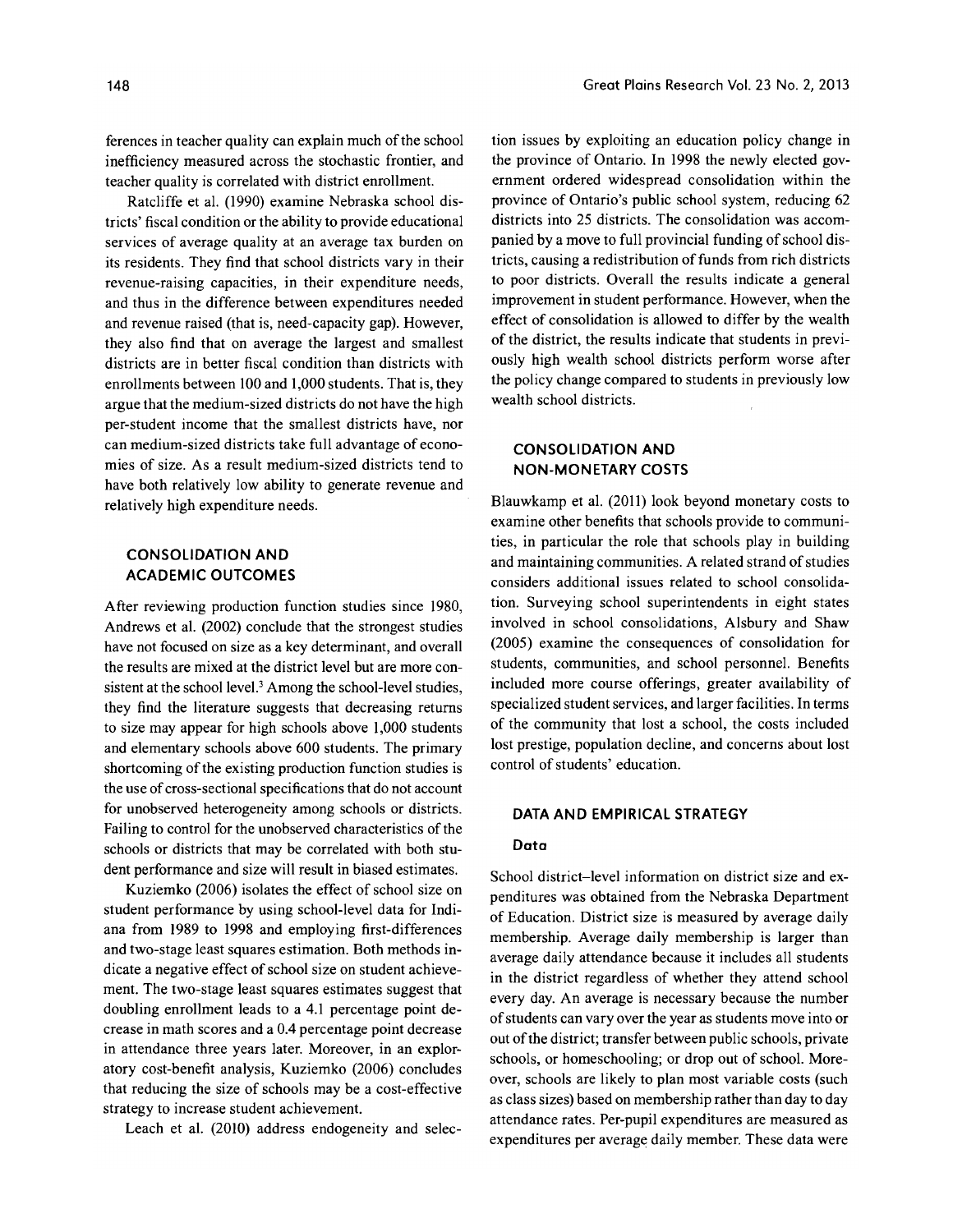collected for the 2010-11 school year as well as for the historical time period 1992-93 to 2004-5.

For the 2010-11 school year we also obtained districtlevel information on student outcomes, input prices, and environmental factors. Our student outcome measures include average ACT scores and high school cohort graduation rates. The input price is captured using the average salary of all teachers in a district. Environmental factors represent those factors that are outside of the control of district officials and include the percent of the school district population that receives free or reduced lunch, the percent of the school district population that is enrolled in special education classes, and the percent of school district population that are secondary students. For the time period 1992-93 to 2004-5, we obtained cumulative district dissolutions information and identified a sample of consolidated and nonconsolidated school districts (see Empirical Strategy subsection for details).

#### **EMPIRICAL STRATEGY**

Our goal is to examine how the monetary cost of public primary and secondary education in Nebraska varies by school district size, and whether these costs are expected to rise or fall after districts consolidate. We employ two strategies. The first strategy is to examine the relationship between per-pupil spending and district size (average daily membership) using the sample of 251 public school districts operating in Nebraska during the 2010-11 school year. This estimation controls for student outcomes (cohort graduation rate and ACT scores), input prices (average teacher salary), and environmental factors (percent of district population receiving free or reduced lunch, percent of the district population enrolled in special education classes, and percent of district population who are secondary students). These control variables may influence costs if lower income students, special education students, and high school students are more expensive to educate than higher income students, non-special education students, and elementary students. Furthermore, education costs are expected to be higher for schools that are achieving higher student outcomes.

The primary variable of interest is average daily membership and we include a quadratic term to determine if cost per pupil reaches a minimum. The implication of identifying a minimum cost district size is that for districts that are smaller than the minimum cost district size, district growth (perhaps through consolidation) leads to monetary cost savings. Although this analysis allows us to identify any empirical regularities between district size and per-pupil cost, it does not specifically test how consolidation may influence per-pupil monetary costs. Moreover, depending on how large the minimum cost district size is, it may not be feasible for small rural districts to achieve even with mass consolidation.

Our second and preferred strategy directly examines the impact of school district consolidation on per-pupil spending in Nebraska using a sample of 381 consolidated and nonconsolidated districts from 1992-93 to 2004-5. This historic period is examined because in June 2005 the Nebraska Legislature enacted Legislative Bill 126, which eliminated all elementary only (Class 1) and high school only (Class 6) districts by requiring them to merge into K-12 districts by the  $2006-7$  academic year.<sup>4</sup> From 2005-6 to 2006-7 alone the number of school districts declined 45%, and since 2006-7 fewer than 8 additional school districts have closed. Conversely, over the 13 years from 1992-93 to 2004-5, the number of school districts declined 33%. Although over this historic time period there was incentive to consolidate through the structure of school financing, we focus on school district consolidations prior to 2005-6 because they primarily reflect consolidation by choice rather than mandated consolidation and would be the most likely to be instructive about the monetary cost savings from future school consolidations in Nebraska.

Nonconsolidated districts are defined as school districts that never closed or consolidated from 1992-93 to 2004-5. Consolidated districts are defined as school districts that consolidated at some point over the 9-year study period from 1994 to 2002 and remained opened through the 2004-5 academic year. A district may have been dropped from the sample for the following reasons. First, we required that a consolidated district have 2 years of data before and after the study period; if a district consolidated or closed during 1992-93 to 1993-94 or 2003-4 to 2004-5, the district was dropped from the sample. Second, the majority of the consolidations involved one or more existing districts receiving one or more closing districts. However, about 5% of the consolidations consisted of a new district opening upon consolidation. Because there are no pre-consolidation data on these new districts, they were dropped from the sample. Finally, we required that positive per-pupil spending be reported in each year from 1992-93 to 2004-5. This requirement resulted in 5 consolidated districts and **II** nonconsolidated districts being dropped from the sample. The final sample sizes are 134 consolidated districts and 247 nonconsolidated districts; each district has 13 years of data. Figure 1 illustrates the study design.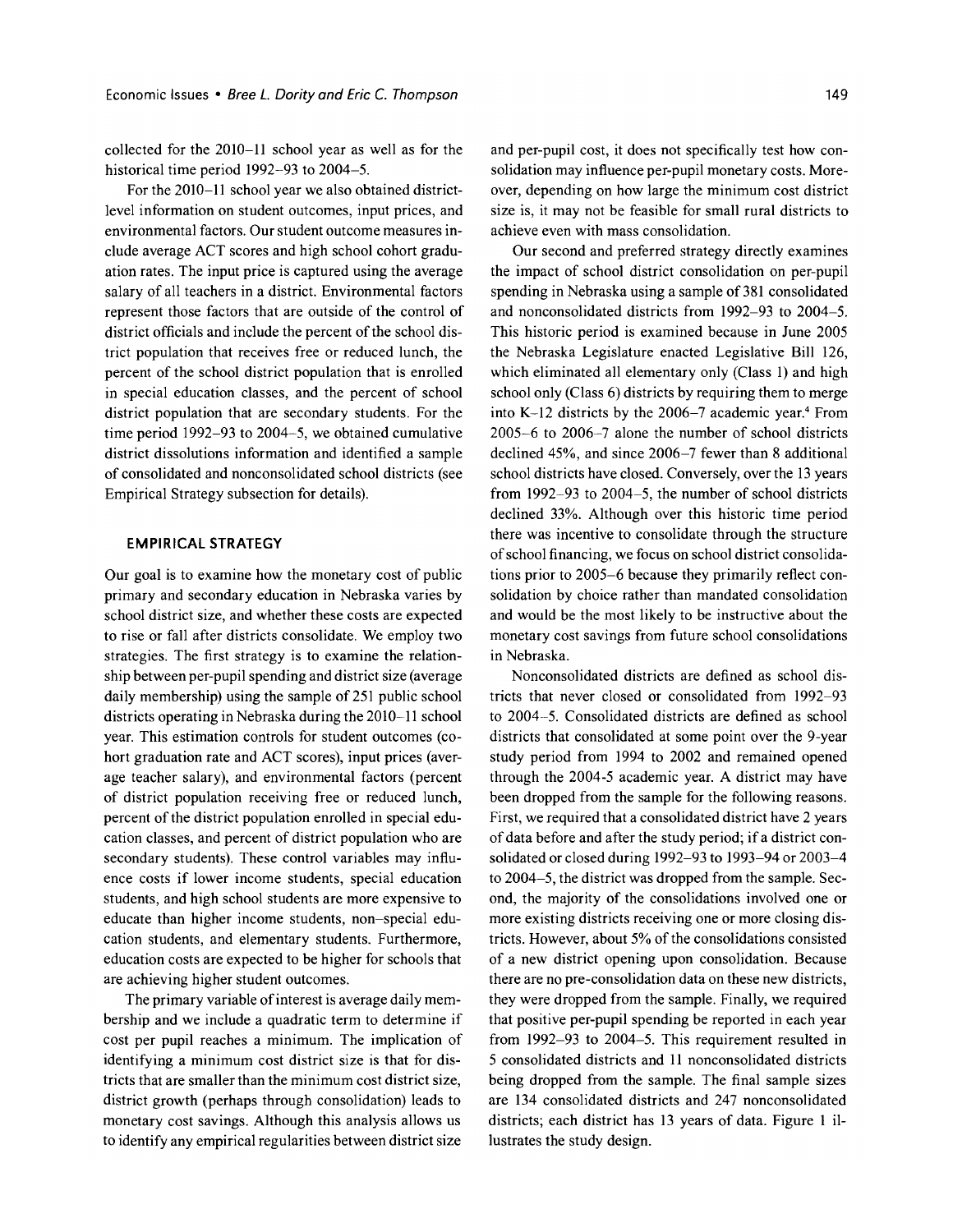

Figure 1. Consolidation study design.

To examine the effect of consolidation on per-pupil spending, we exploit the variation in timing of consolidations over the study period. That is, many of the consolidated districts underwent multiple consolidations: of the 134 unique consolidated districts, 51 districts (or 38%) underwent a second round of consolidation; and of the 51 twice-consolidated districts, 21 districts (or 41%) underwent a third round of consolidation.<sup>5</sup> Given our methodology we expect the initial consolidation to increase per-pupil spending as consolidation represents a spending shock at the receiving districts. However, we expect additional rounds of consolidation to decrease per-pupil spending as the receiving districts have experience with the logistics of consolidating-thus taking advantage of economies of size. This estimation controls for district size, consolidated districts, districts located in negative growth counties, time-constant district-specific unobservable effects, and year-specific unobservable effects.

Finally, the data examine school district consolidation. Such district consolidation mayor may not include the consolidation of individual schools. Results, therefore, reflect the potential administrative costs savings from school district consolidation and also reflect some school consolidation activity. However, the results are not a pure test of the potential monetary savings from consolidation of individual schools.

#### **RESULTS**

# **Relationship between Per-Pupil Spending and District Size**

Table I presents the estimated relationship between perpupil spending and district size (average daily membership). Column I shows the binary relationship and Figure 2 plots the relationship between per-pupil spending and the natural log of membership for the sample of 251 school districts operating during the 2010-11 school year. That is, the red dots show the combination of per-pupil spending and the natural log of membership for each school district. The inclusion of the natural log of membership squared allows us to test for a nonlinear relationship between per-pupil spending and the natural log of membership. Such a nonlinear relationship is identified if the coefficient on the squared term is statistically significant. The estimated relationship indicates the relationship is nonlinear; there is a negative and statistically significant estimated coefficient on the natural log of membership and a positive and statistically significant estimated coefficient on the squared term. That is, on average, as average daily membership initially rises, per-pupil spending declines until a minimum cost district size is reached. Then districts with an average daily membership beyond this minimum cost district size experience higher per-pupil spending. These results are incorporated into Figure 2 via the blue dots. **In** the natural log of average daily membership the estimated minimum cost membership level is 8.54, which is equivalent to an average daily membership of approximately 5,100 students in a school district.

Of course there are many other factors that influence per-pupil spending and those factors are not controlled for in the simple binary relationship shown in Table 1, column I or in Figure 2. Column 2 of Table I presents results that account for factors other than average daily membership. These factors include student outcomes, input prices, and environmental factors outside the control of district officials. The results indicate the student outcome variables,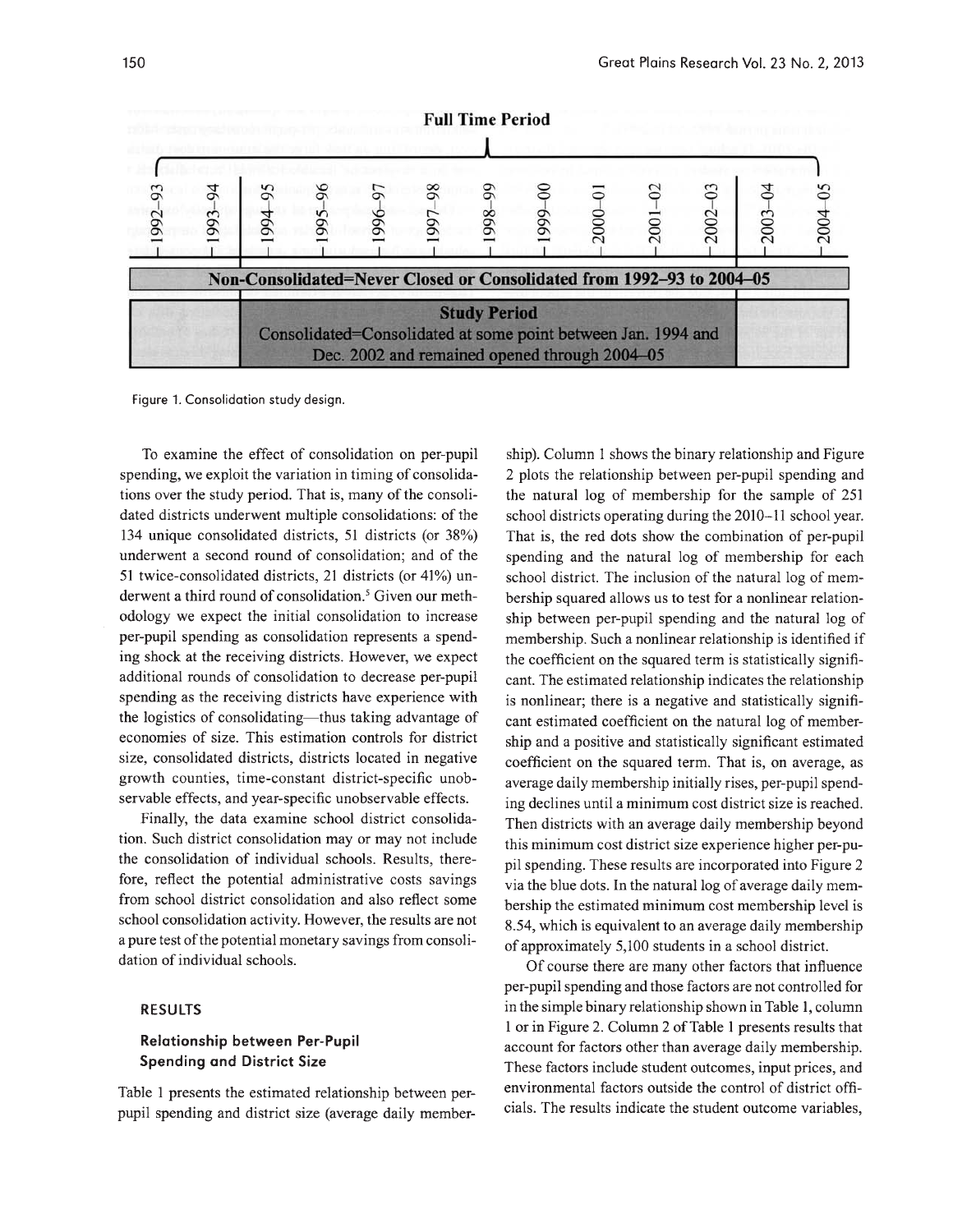|                                         | <b>OLS</b> estimation<br>Total cost per average daily member |         |       |          |                |  |
|-----------------------------------------|--------------------------------------------------------------|---------|-------|----------|----------------|--|
|                                         |                                                              |         |       |          |                |  |
| Variable                                | $[1]$                                                        |         |       | $[2]$    |                |  |
| Intercept                               | 53,115                                                       | (2,991) | ***   | 46,364   | ***<br>(4,503) |  |
| Log of average daily membership         | $-10,481$                                                    | (894)   | ***   | $-9141$  | ***<br>(1,063) |  |
| Log of average daily membership squared | 614                                                          | (65)    | ***   | 508      | ***<br>(72)    |  |
| Average ACT                             |                                                              |         |       | $-84$    | (95)           |  |
| Cohort graduation rate                  |                                                              |         |       | $-29$    | $(17)$ *       |  |
| Average teacher salary (dollars)        |                                                              |         |       | 0.15     | $(0.04)$ ***   |  |
| Percent free or reduced lunch           |                                                              |         |       | $-858$   | (972)          |  |
| Percent special education               |                                                              |         |       | 6,358    | $(2,756)$ ***  |  |
| Percent secondary students              |                                                              |         |       | $-1,841$ | (2, 278)       |  |
| Adjusted $\mathbb{R}^2$                 | 0.531                                                        |         | 0.718 |          |                |  |
| Minimum cost enrollment                 | 5109                                                         |         | 8059  |          |                |  |
| n                                       | 251                                                          |         | 251   |          |                |  |

| TABLE 1. MEMBERSHIP SPENDING WITHOUT AND WITH CONTROL VARIABLES |  |  |  |  |  |  |  |
|-----------------------------------------------------------------|--|--|--|--|--|--|--|
|-----------------------------------------------------------------|--|--|--|--|--|--|--|

*Note:* Variable values were missing for some control variables in some counties. This issue primary pertained to the average ACT variable, and to lesser extent, the graduation rate. In 2010-11 fiscal year data, there were 39 observations with missing values for the district average ACT score, 16 observations with missing values for the district graduation rate, 4 for average teacher salary in the district, 4 for percent of students in special education, 2 for percent of students who received free and reduced lunch, and I for share of secondary students. In the regression analysis, observations with a missing value for a variable were assigned a value of O. Further, there was an indicator variable associated with each control variable. When the value for an observation was missing for that variable, the indicator variable was given a value of 1; otherwise the indicator variable received a value of 0. This technique is equivalent to substituting the mean value for a control variable in cases where an observation is missing in the data.

\*denotes significance at the 10% level, \*\*denotes significance at the 5% level, \*\*\*denotes significance at the 1% level.





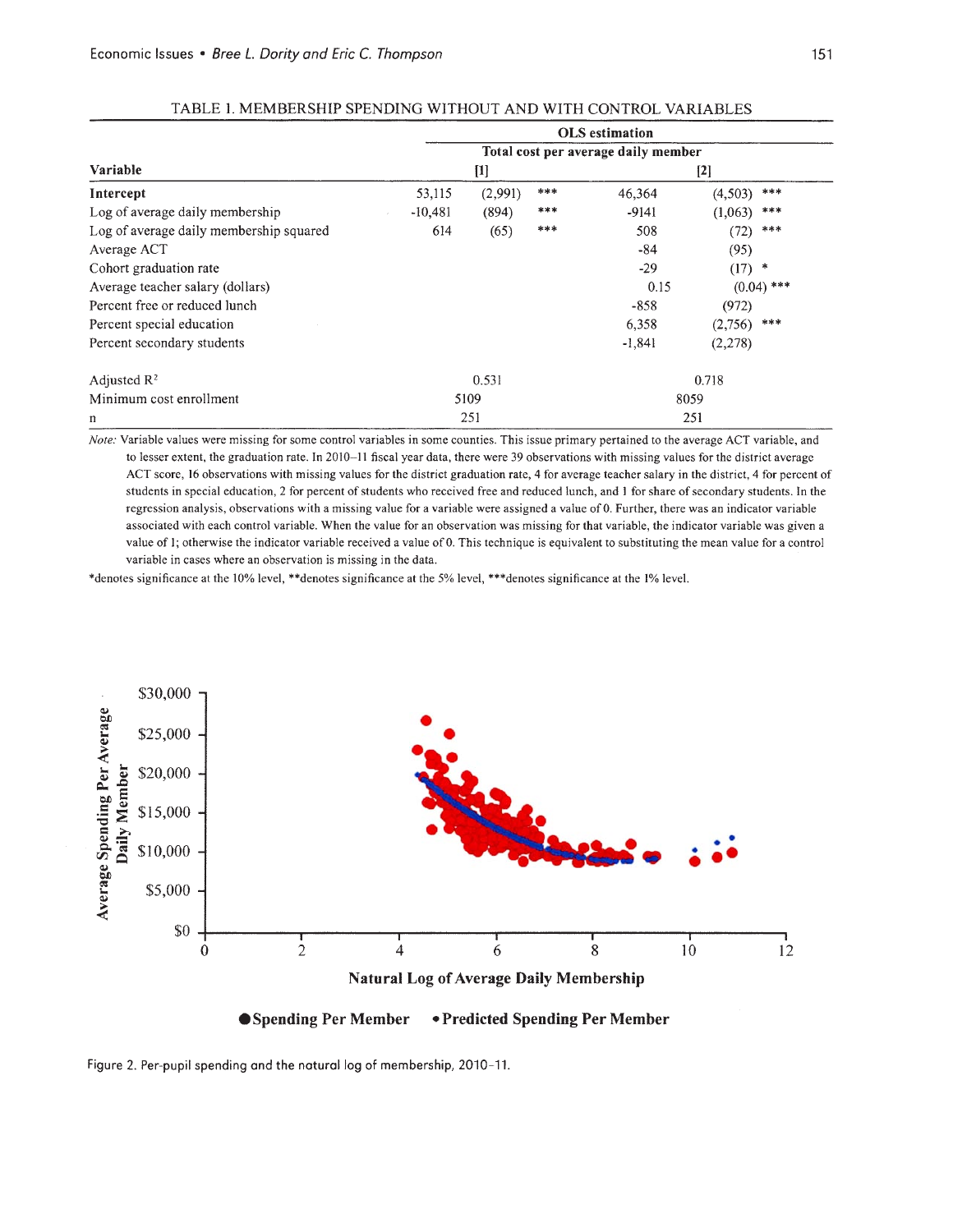average ACT score, and cohort graduation rate are negatively associated with per-pupil spending; however, the estimated coefficient on average ACT score is not statistically significant and the estimated coefficient on cohort graduation rate is only weakly statistically significant at the 10% level. Although education costs are expected to be higher for schools that are achieving higher student outcomes, a possible interpretation for our result is that a higher cohort graduation rate implies more students are completing their high school degree in 4 years—thus not requiring additional funds to be spent on them beyond 12 years. The estimated coefficient on average teacher salary is statistically significant and indicates that, on average, a \$1,000 increase in average teacher salaries increases perpupil spending by \$150. Of the environmental variables only the percent of students enrolled in special education classes is statistically significant. The estimated coefficient indicates that, on average, a one-percentage-point increase in the number of students enrolled in special education classes increases per-pupil spending by \$6,358.

The average daily membership results in column 2 are qualitatively similar to those presented in column 1—that is, the estimated coefficient on the natural log of enrollment is negative and statistically significant while the estimated coefficient on its square is positive and statistically significant. These results imply that per-pupil spending falls initially, reaches a minimum cost point, and then begins to rise slowly. There is, however, a difference in the magnitude of the estimated coefficients on the natural log of enrollment and its square when the control variables are accounted for. Specifically the magnitude of the estimated coefficients rises after the control variables are included; thus, the minimum cost average daily membership rises from approximately 5,100 without the control variables to approximately 8,000 with the control variables.

These results suggest economies of size persist throughout much of the enrollment range in our sample, as the average daily enrollment for all Nebraska school districts in 2010-11 is 1,130, and only 2% have an average daily enrollment of 8,000 students or more. But although this analysis is informative in terms of providing an estimate of the so-called ideal district size and implies implementing policy that encourages consolidation, it does not specifically test how consolidation may influence per-pupil monetary costs. Moreover, the ideal district size is infeasible for small rural districts to achieve even with mass consolidation. Next we present results of the impact of consolidation from our longitudinal analysis that includes a control group while examining pre- versus postconsolidation costs.

#### **THE ROLE OF PROPERTY VALUES**

In Figures 3 and 4 we supplement our findings on the cross-sectional relationship between natural log of membership and spending per pupil with an analysis of the cross-sectional relationship between assessed property values and the natural log of membership. Assessed property value data are provided for both 2011 and 2006, respectively. Results are also presented for 2006 to examine the relationship before the recent steep run-up in agricultural land values. The tax base in both figures reflect assessed values and therefore reflect that Nebraska assesses agricultural property at a lower rate (75% of market value) than other types of property (90%).

The relationship between property tax base per member student and district membership is similar to the perpupil spending and district size relationship presented in Figure 2. In particular, property tax base per average daily member falls sharply with the natural log of membership. The correlation coefficient between the natural log of average daily membership and property tax base per member has a negative value in both 2006 (-0.52) and 2011 (-0.56). Note that this pattern is evident in 2006 as well as 2011. In other words, the pattern predates the recent sharp run-up in agricultural land prices and is a more permanent feature of Nebraska's school tax base. The findings in Figures 3 and 4 raise an intriguing possibility. Higher spending per student in low-membership school districts in our cross-sectional analysis may in part reflect the presence of a larger tax base to support education spending. The pattern in Figure 2 may reflect a desire by high-resource districts to spend more on education as much as it reflects technical economies of size that drive down average costs as school district membership rises.

To the extent that higher spending per pupil in low membership districts reflects economies of size, the results also raise the possibility that at least some lowmembership school districts may have sufficient tax bases to help offset higher costs. In other words, while school districts may exhibit economies of size, some low-membership districts may serve largely agricultural districts, which would tend to have high levels of potentially taxable property per student. The key question is whether this agricultural property will be taxed at the same rate as other types of property. As noted above agricultural property is taxed at a somewhat lower rate in Nebraska; and given the political power of agricultural interests, there may be even larger discrepancies in other states between tax rates on agricultural and other property, and the gap may grow in Nebraska in the future. Another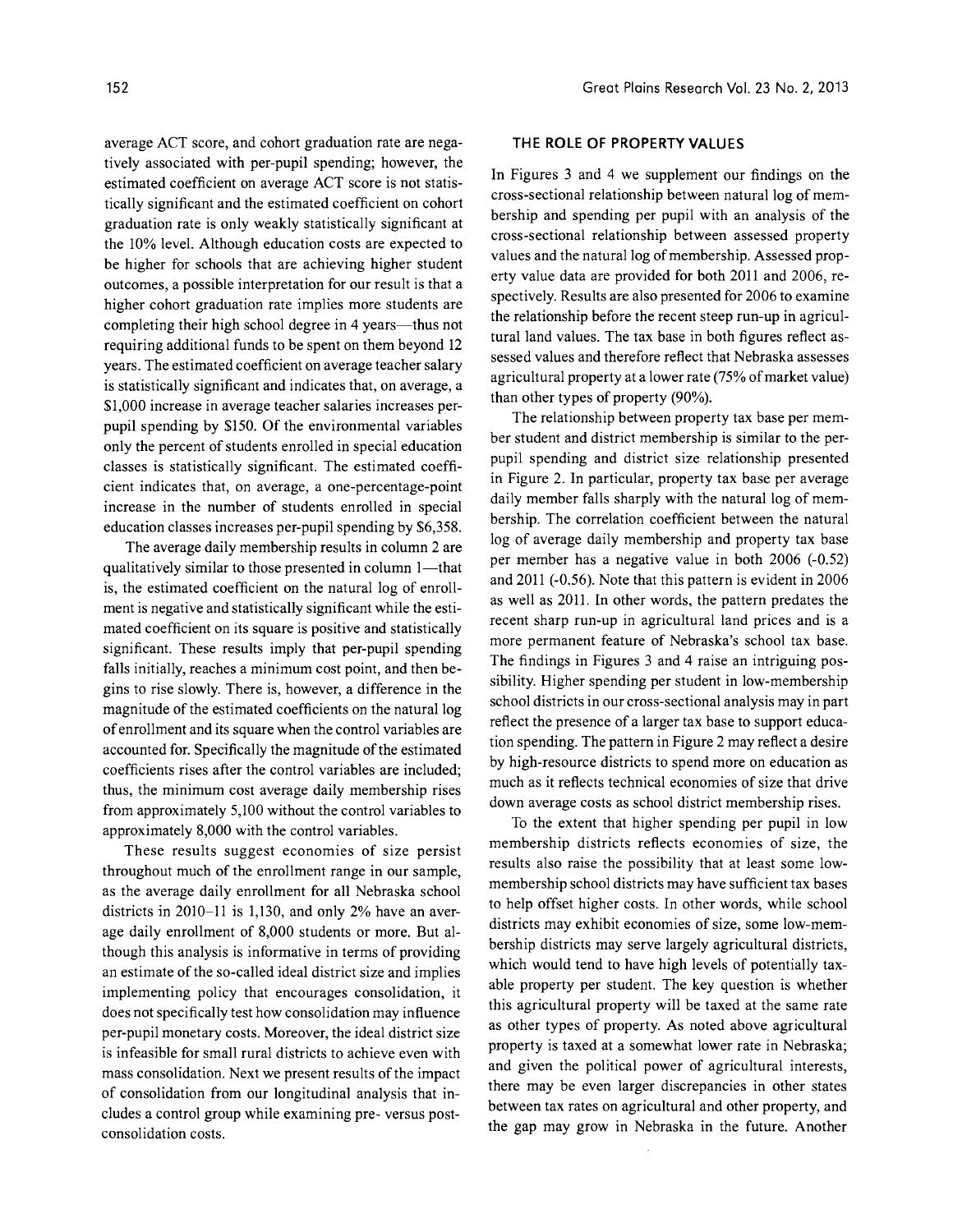

Figure 3. Property tax per student and the natural log of membership, 2011.



**Natural Log of Average Daily Membership** 

Figure 4. Property tax per student and the natural log of membership, 2006.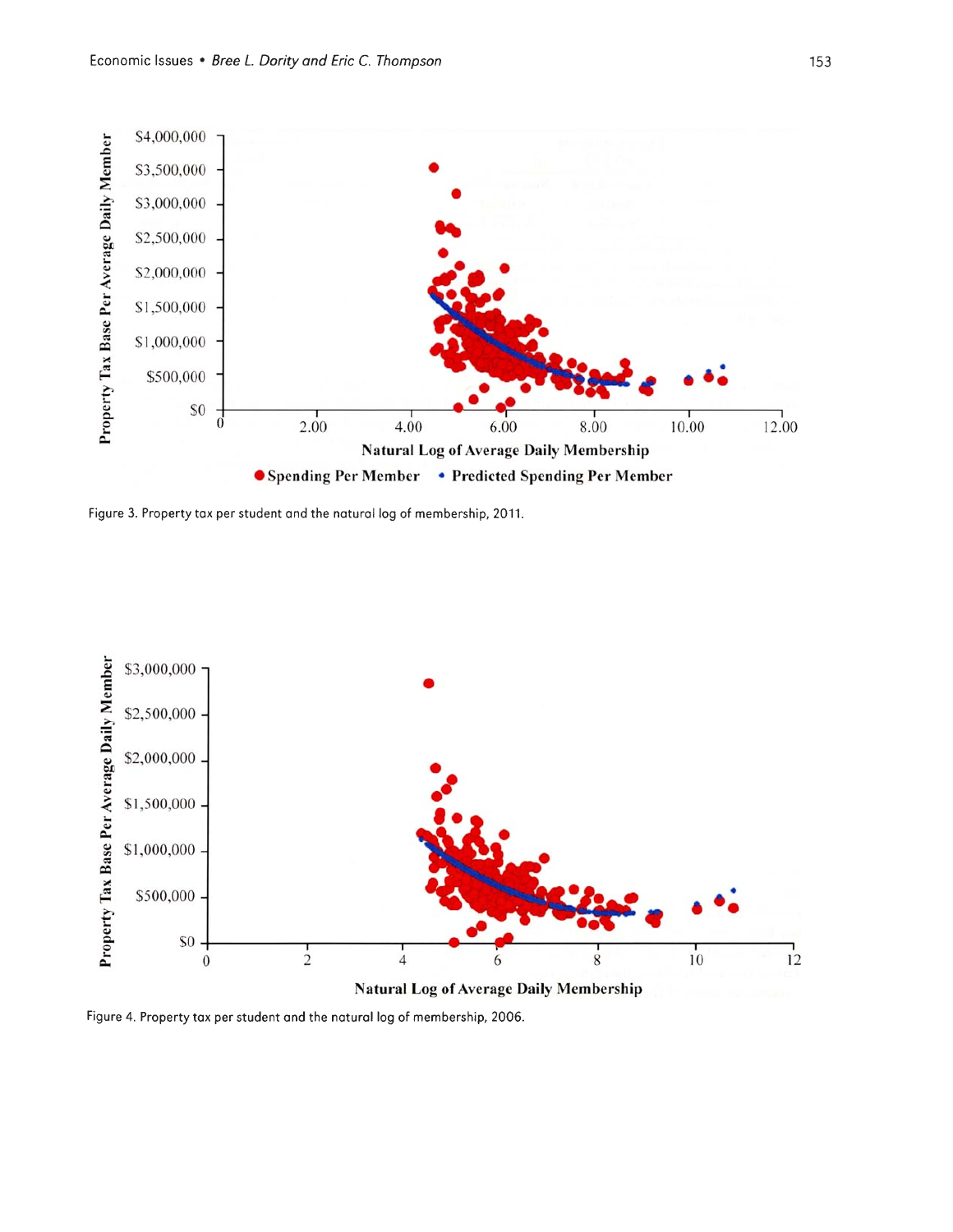| Pre-consolidation<br>1992–93 |                          |                                     | Post-consolidation<br>$2004 - 5$ |                              |  |
|------------------------------|--------------------------|-------------------------------------|----------------------------------|------------------------------|--|
| <b>Closed</b><br>districts   | Consolidated<br>district | <b>Nonconsolidated</b><br>districts | Consolidated<br>district         | Nonconsolidated<br>districts |  |
| 9.660                        | $7.815***$               | $8.698*$ +++                        | 11.730                           | 12,500                       |  |

TABLE 2. PRE- VERSUS POST-CONSOLIDATION COMPARISONS OF REAL PER-PUPIL SPENDING

*Note:* All figures have been adjusted for inflation to 2012 dollars.

Asterisks (\*) denote a statistically significant difference in the per-pupil cost between consolidated districts and closed districts or nonconsolidated districts and closed districts (\*p-value < 0.10, \*\*\* p-value < 0.01).

Daggers (†) denote a statistically significant difference in the per-pupil cost between consolidated districts and nonconsolidated districts (††† pvalue < 0.01).

important point is that many low-enrollment districts primarily serve small towns, with limited territory in the surrounding agricultural districts. These low-enrollment districts would not have high levels of assessed property per student.

# **IMPACT OF CONSOLIDATION ON PER-PUPil SPENDING**

Table 2 shows real per-pupil spending in 1992-93, before our sample of consolidated districts consolidated, and in 2004-5, after our sample of consolidated districts consolidated. Specifically, the table compares per-pupil cost for consolidated districts with nonconsolidated districts in the two time periods. In 1992-93, per-pupil cost in consolidated districts (prior to consolidation) was \$883 lower than per-pupil cost in nonconsolidated districts; however, in 2004-5 (after consolidation), per-pupil spending was higher for both types of districts and no longer significantly different. Note that the 1992-93 per-pupil cost in closed districts (prior to closing during consolidation) were significantly higher than per-pupil cost in both consolidated and nonconsolidated districts. This comparison suggests that even before consolidation took place, there was something unique about consolidated districts such that they had significantly lower per-pupil spending than districts that would eventually close and districts that would never consolidate during the study period.

Of course the simple differences in average per-pupil cost before and after consolidation do not tell us the impact of consolidation. There are many other variables that influence per-pupil spending in each district, and changes in those variables also are reflected in the simple differences shown in Table 2. Table 3 presents the results of a regression model that estimates the association of multiple rounds of consolidation on per-pupil spending in rural districts while controlling for district size, district loca-

tion, district-specific fixed effects, and year fixed effects.<sup>6</sup> For the sake of comparison, column 1 presents the results for the impact of the first consolidation only on per-pupil spending in rural districts. First the estimated coefficients on the control variables are consistent with expectations as well as with our previous findings. That is, findings from our 2010-11 cross-sectional analysis indicate that districts with higher average daily membership have lower per-pupil spending (at least up to 8,000 students). We capture this relationship in Table 3 with the binary Class 3 variable. The estimated coefficient indicates that perpupil spending are 3.8% lower in Class 3 rural districts, which have higher student populations compared to Class 2 districts or Class 1 and 6 districts that maintain elementary and high school grades only; however, the estimate is not statistically significant. Consistent with the simple differences in average per-pupil cost before and after consolidation presented in Table 2, the estimated coefficient on the binary consolidated district variable indicates that, on average, per-pupil spending is 16.6% lower across all years in consolidated rural districts compared to nonconsolidated rural districts. That is, independent of the impact of consolidation, consolidated districts in our sample have significantly lower per-pupil spending compared to the control group of nonconsolidated districts. Finally, per-pupil spending is 7.4% higher in rural districts located in negative-growth counties compared to rural districts located in positive-growth counties, which is consistent with expectations.

For the purposes of this study, the most important coefficient is the estimated impact of consolidation, captured with the First consolidation variable, on per-pupil spending. According to the point estimate and using nonconsolidated districts as a control group, per-pupil spending is 2.7% higher post-consolidation compared to pre-consolidation. The estimate is marginally statistically significant (p-value is 0.1040), and is consistent with the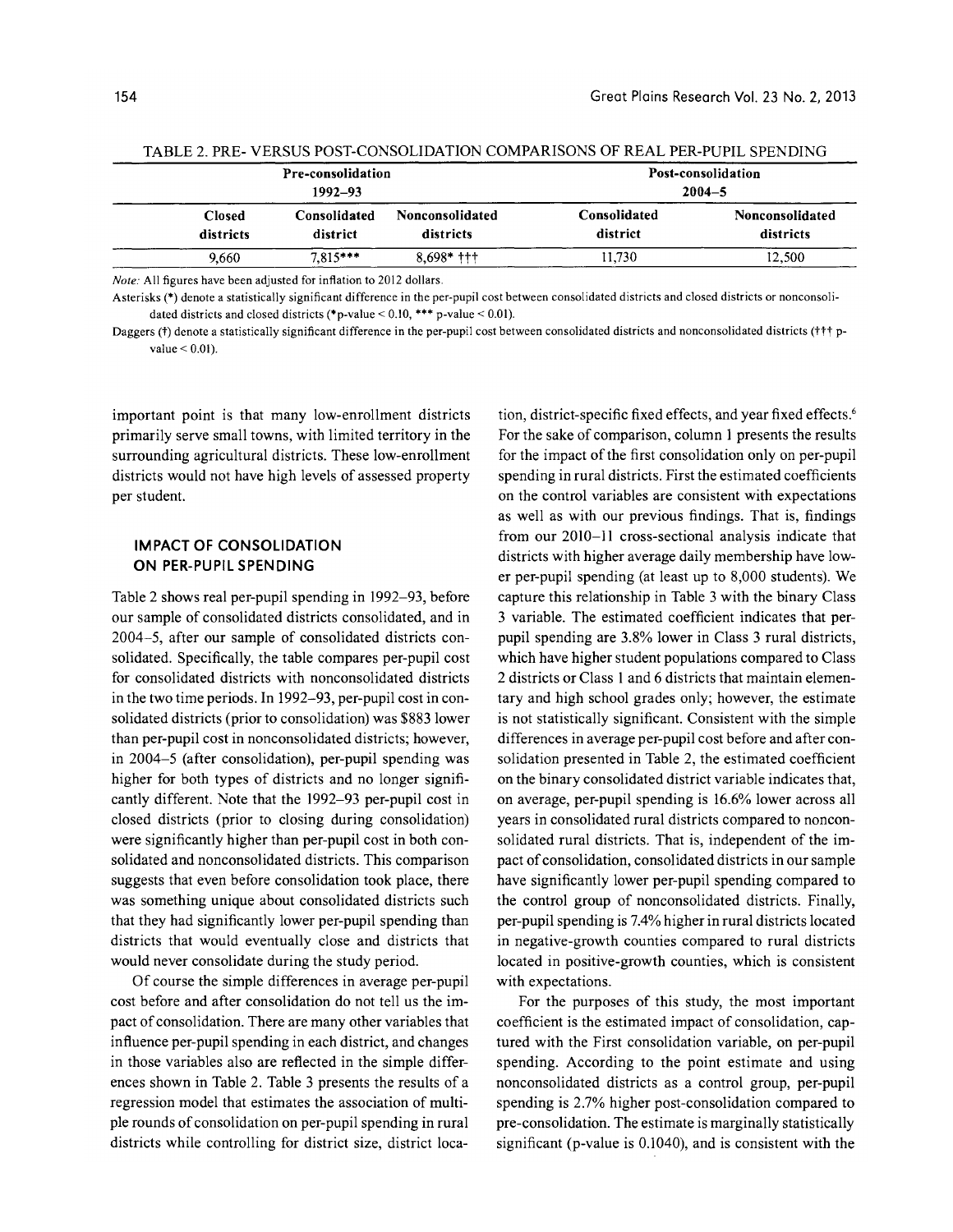|                                                  | <b>GLS</b> estimation |               |          |                  |  |  |
|--------------------------------------------------|-----------------------|---------------|----------|------------------|--|--|
| Variable                                         | $[1]$                 |               | $[2]$    |                  |  |  |
| <b>Consolidation variables</b>                   |                       |               |          |                  |  |  |
| First consolidation (0-1)                        | 0.027                 | (0.017)       | 0.033    | (0.018)<br>*     |  |  |
| Second consolidation (0-1)                       |                       |               | $-0.051$ | $(0.015)$ ***    |  |  |
| Third consolidation $(0-1)$                      |                       |               | 0.027    | (0.021)          |  |  |
| Other regressors                                 |                       |               |          |                  |  |  |
| Class $3$ district $(0-1)$                       | $-0.038$              | (0.025)       | $-0.038$ | (0.025)          |  |  |
| Consolidated district (0-1)                      | $-0.172$              | $(0.025)$ *** | $-0.166$ | $(0.025)$ ***    |  |  |
| District located in negative-growth county (0-1) | 0.074                 | $(0.033)$ **  | 0.074    | $***$<br>(0.034) |  |  |
| Year fixed effects                               |                       | Yes           | Yes      |                  |  |  |
| District fixed effects                           | <b>Yes</b>            |               | Yes      |                  |  |  |
| $n^*T$                                           |                       | 3,016         | 3,016    |                  |  |  |

|  | TABLE 3. IMPACT OF CONSOLIDATION ON PER-PUPIL SPENDING IN RURAL DISTRICTS |  |
|--|---------------------------------------------------------------------------|--|
|  |                                                                           |  |

*Note:* GLS covariance allows for first-order autocorrelation and error correlation across school districts. The dependent variable is the natural log of real per-pupil spending. First consolidation equals I in year t and thereafter if district consolidated for the first time in year t. Second consolidation equals I in year t and thereafter if district consolidated a second time in year t. Third consolidation equals I in year t and thereafter if district consolidated a third time in year t.

\*denotes significance at the 10% level, \*\*denotes significance at the 5% level, \*\*\*denotes significance at the 1% level.

|                                                  | <b>GLS</b> estimation |               |          |               |  |
|--------------------------------------------------|-----------------------|---------------|----------|---------------|--|
| Variable                                         | $[1]$                 |               | $[2]$    |               |  |
| <b>Consolidation variables</b>                   |                       |               |          |               |  |
| First consolidation (0-1)                        | $-0.009$              | (0.018)       | $-0.008$ | (0.017)       |  |
| Second consolidation (0-1)                       |                       |               | $-0.003$ | (0.016)       |  |
| Third consolidation (0-1)                        |                       |               | 0.021    | (0.02)        |  |
| Other regressors                                 |                       |               |          |               |  |
| Class $3$ district $(0-1)$                       | $-0.072$              | (0.038)<br>帯  | $-0.072$ | (0.038)<br>*  |  |
| Class 5 district $(0-1)$                         | $-0.108$              | $(0.015)$ *** | $-0.108$ | $(0.015)$ *** |  |
| Consolidated district (0-1)                      | $-0.055$              | (0.031)<br>*  | $-0.055$ | (0.031)<br>*  |  |
| District located in negative-growth county (0-1) | 0.015                 | (0.051)       | 0.015    | (0.051)       |  |
| Year fixed effects                               |                       | Yes           | Yes      |               |  |
| District fixed effects                           | Yes                   |               | Yes      |               |  |
| $n*T$                                            |                       | 1,937         | 1,937    |               |  |

*Note:* GLS covariance allows for first-order autocorrelation and error correlation across school districts. The dependent variable is the natural log of real per-pupil spending. First consolidation equals I in year t and thereafter if district consolidated for the first time in year t. Second consolidation equals I in year t and thereafter if district consolidated a second time in year t. Third consolidation equals I in year t and thereafter if district consolidated a third time in year t.

\*denotes significance at the \0% level, \*\*denotes significance at the 5% level, \*\*\*denotes significance at the 1% level.

notion that there is a spending shock at the receiving districts when consolidation occurs.

To investigate this further, column 2 of Table 3 estimates the impacts of the second and third rounds of consolidation in addition to the first round. As expected the impacts of the first and subsequent rounds of consolidation differ. On average the first consolidation among rural districts increases per-pupil spending by 3.3%, reflecting a spending shock or adjustment cost. However, the second round of consolidation reduces per-pupil spending by 5.1%, suggesting the adjustment cost fades over time. Perhaps this is due to the receiving districts' gaining experience with the logistics of consolidating, which allows them to take advantage of economies of size. Although the estimated impact of the third round of consolidation is positive, it is not statistically different than zero.? Overall,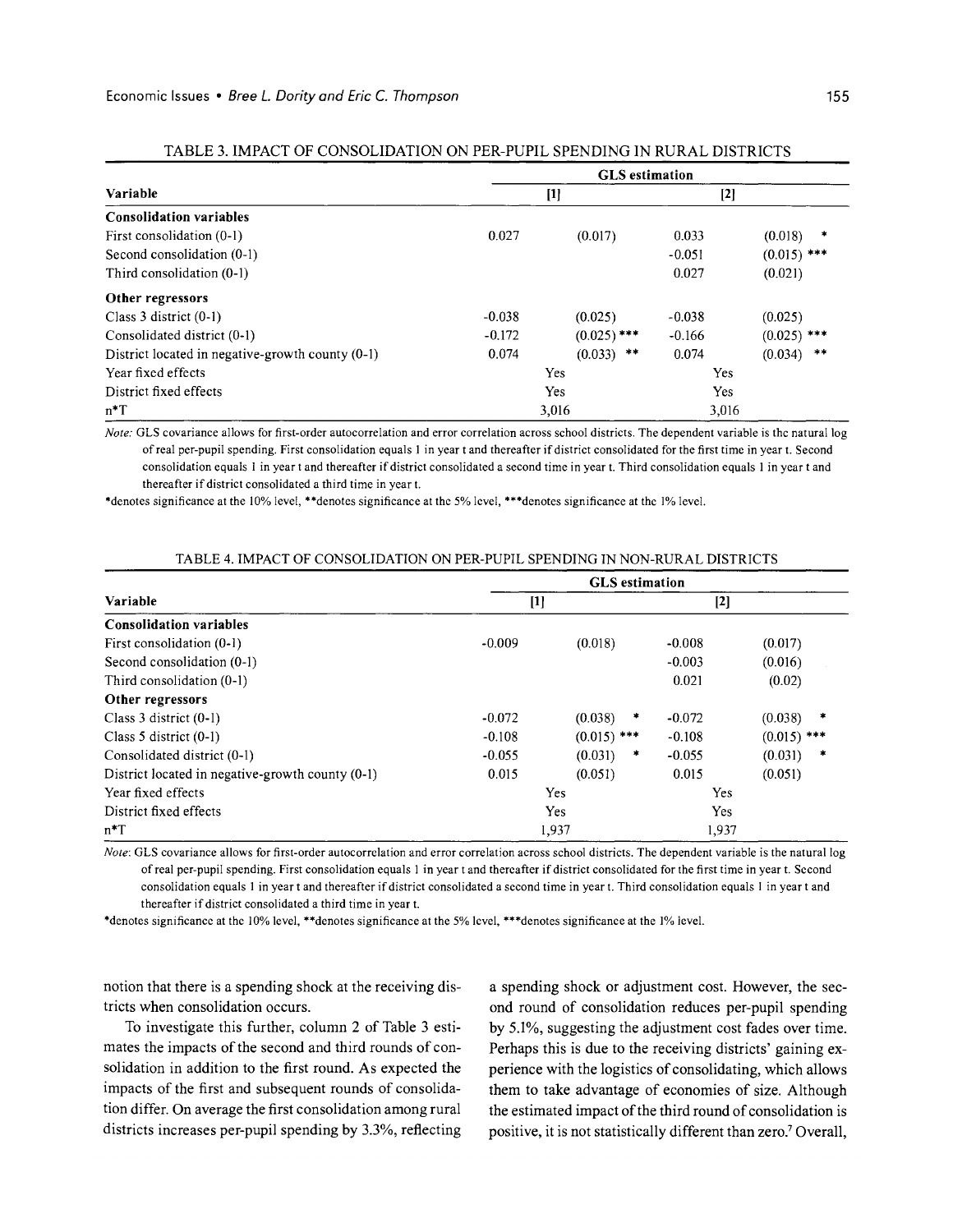given the average per-pupil cost among rural districts in the sample, the majority of consolidated districts in our sample experienced an average increase of about \$340 per pupil post-consolidation. For 38% of the consolidated districts who underwent a second round of consolidation, per-pupil spending eventually decreased by about \$530, on average, post-second consolidation.

Table 4 presents analogous results to Table 3 for the non-rural districts. Overall the impact of consolidation for non-rural districts differs from rural districts. That is, none of the rounds of consolidation are statistically significantly different than zero, suggesting that postconsolidated per-pupil spending is no different than preconsolidated per-pupil spending. However, the estimated coefficients on the control variables are consistent with those found for rural districts. Non-rural districts with higher student populations (e.g., Class 3 and Class 5) have lower per-pupil spending, on average.<sup>8</sup> Also, independent of the impact of consolidation, consolidated districts in our non-rural district sample have statistically significantly lower per-pupil spending compared to the control group of non-rural, nonconsolidated districts.

In summary, the regression results control for more factors that may affect per-pupil spending over time than a simple comparison of pre- and post-consolidation costs and therefore more accurately capture the cost savings from consolidation.9 Overall the results do not consistently indicate that consolidation leads to lower monetary costs per pupil. Rural districts in our sample experienced lower expenditures only if multiple consolidations occurred over time and began only with the second consolidation. For rural districts with only one consolidation per-pupil spending was higher in the post-consolidation time period compared to the preconsolidation time period, and for non-rural districts per-pupil spending was no different in the post- versus pre-consolidation time period.

# **CONCLUSION**

This article examines the relationship between school district size, as measured by student membership, and educational spending in the state of Nebraska, a geography that provides a good representation of the tradeoff between district size and spending for the Great Plains region. The study utilizes a rich database of district spending and membership that has been maintained by the Nebraska Department of Education for the past two decades. These data allow for both a cross-sectional and a time-series,

cross-sectional analysis of membership and per-pupil spending. The latter analysis allows for a comparison of pre- and post-consolidation per-pupil spending.

As is true for most studies of school district spending, we lack information on the time investment in education by students and parents in studying and in transportation to and from school. We also acknowledge that differences between the property tax base of school districts, state aid, and state regulation of local taxation also influence the per-pupil spending patterns of school districts.

With these caveats, our analysis found a V-shaped relationship between the average monetary spending per enrolled student and the number of students per school district. In our fully specified cross-sectional model, average spending per enrolled student reaches a minimum in districts with 8,000 enrolled students. Although this empirical relationship may occur for a variety of reasons, the results suggest there is potential monetary cost savings from school district consolidation in most Nebraska school districts, given the average enrollment for all Nebraska school districts in 2010-11 is 1,130 students and only 2% have an enrollment of 8,000 students or more. However, our time-series analysis of per-pupil spending before and after consolidation failed to find consistent evidence that consolidation lowered per-pupil spending in either rural or non-rural districts. This result suggests that savings from school district consolidation, if any, may be small despite the observed V-shaped pattern between school district membership and per-pupil spending.

# **ACKNOWLEDGMENTS**

We acknowledge support for this research from the Center for Great Plains Studies.

#### **NOTES**

1. In education, consolidation refers to combining school districts and closing schools and sending students to other receiving schools (Howley et al. 2011).

2. Howley et al. argue the benefits of fiscal efficiencies are small because they involve only the smallest districts, which enroll very few students (Howley et al. 2011).

3. A vast literature exists on the relationship between school inputs and student performance through the use of education production functions (see Hanushek [1986]; Hedges et al. [1994]; and Verstegen and King [1998] for in-depth reviews of this strand of literature). Although class size is a common school input used in education production functions, few studies include school or district size (Andrews et al. 2002), which is the focus of this study.